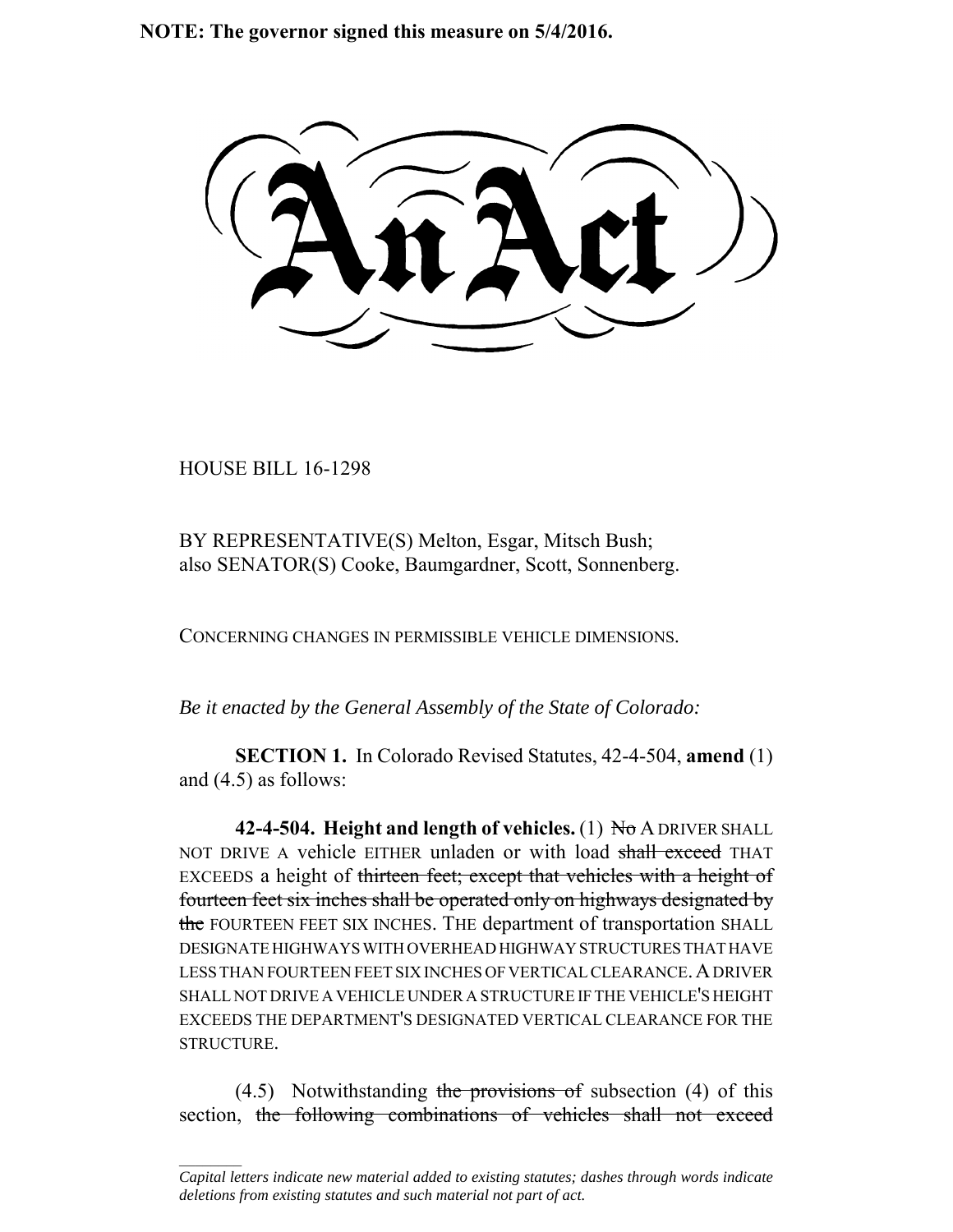seventy-five feet in total overall length DRIVERS SHALL NOT DRIVE THE FOLLOWING COMBINATIONS OF VEHICLES:

(a) Saddlemount combinations consisting of  $\pi$  more than four units OR SADDLEMOUNT COMBINATIONS EXCEEDING NINETY-SEVEN FEET IN OVERALL LENGTH;

(b) Laden truck tractor-semitrailer combinations EXCEEDING SEVENTY-FIVE FEET IN OVERALL LENGTH; and

(c) Specialized equipment STINGER-STEERED VEHICLE COMBINATIONS used in combination for transporting automobiles or boats AND WHOSE TOTAL OVERALL LENGTH EXCEEDS EIGHTY FEET; EXCEPT THAT the overall length of such combination shall be exclusive of THESE COMBINATIONS EXCLUDES:

(I) Safety devices however, such safety devices shall THAT ARE not be designed or used for carrying cargo;

(II) Automobiles or boats being transported;

(III) Any extension device that may be used for loading beyond the extreme front or rear ends of a vehicle or combination of vehicles; except that the projection of a load, including any extension devices loaded to the front of the vehicle, shall MUST not extend more than four feet beyond the extreme front of the grill of such THE vehicle and no THE load or extension device may MUST NOT extend more than six feet to BEYOND the extreme rear of the vehicle; AND

(d) TOWAWAY TRAILER TRANSPORTER COMBINATIONS THAT:

(I) EXCEED EIGHTY-TWO FEET IN OVERALL LENGTH;

(II) CARRY PROPERTY;

(III) EXCEED AN OVERALL WEIGHT OF TWENTY-SIX THOUSAND POUNDS;

(IV) CONSIST OF MORE THAN A SINGLE TOWING UNIT AND TWO TRAILERS OR SEMITRAILERS; OR

PAGE 2-HOUSE BILL 16-1298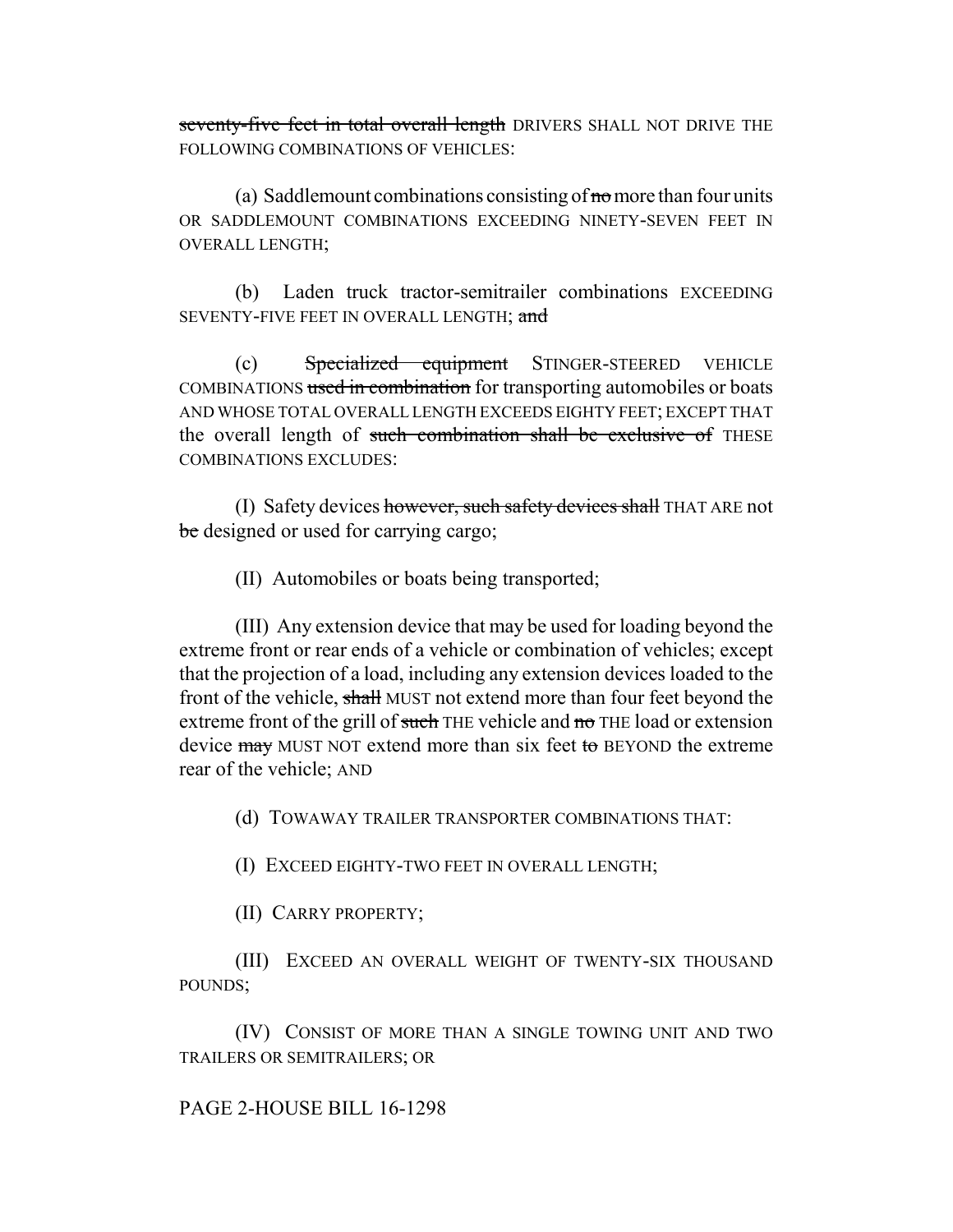(V) DO NOT CONSTITUTE INVENTORY PROPERTY OF A MANUFACTURER, DISTRIBUTOR, OR DEALER OF THE TRAILER OR SEMITRAILER.

**SECTION 2.** In Colorado Revised Statutes, 42-4-508, **amend** (1.5) as follows:

**42-4-508. Gross weight of vehicles and loads.** (1.5) The gross weight limits provided in subsection (1) of this section are increased INCREASE, BUT by one NO MORE THAN TWO thousand pounds, for any vehicle or combination of vehicles if the vehicle or combination of vehicles contains an alternative fuel system and operates on alternative fuel or both alternative and conventional fuel. The provisions of this subsection  $(1.5)$ apply only when the vehicle or combination of vehicles is operated on a highway that is not on the interstate system as defined in section 43-2-101  $(2)$ , C.R.S. For the purposes of this subsection (1.5), "alternative fuel" has the same meaning provided in section 25-7-106.8 (1) (a), C.R.S.

**SECTION 3. Act subject to petition - effective date applicability.** (1) This act takes effect at 12:01 a.m. on the day following the expiration of the ninety-day period after final adjournment of the general assembly (August 10, 2016, if adjournment sine die is on May 11, 2016); except that, if a referendum petition is filed pursuant to section 1 (3) of article V of the state constitution against this act or an item, section, or part of this act within such period, then the act, item, section, or part will not take effect unless approved by the people at the general election to be held in November 2016 and, in such case, will take effect on the date of the official declaration of the vote thereon by the governor.